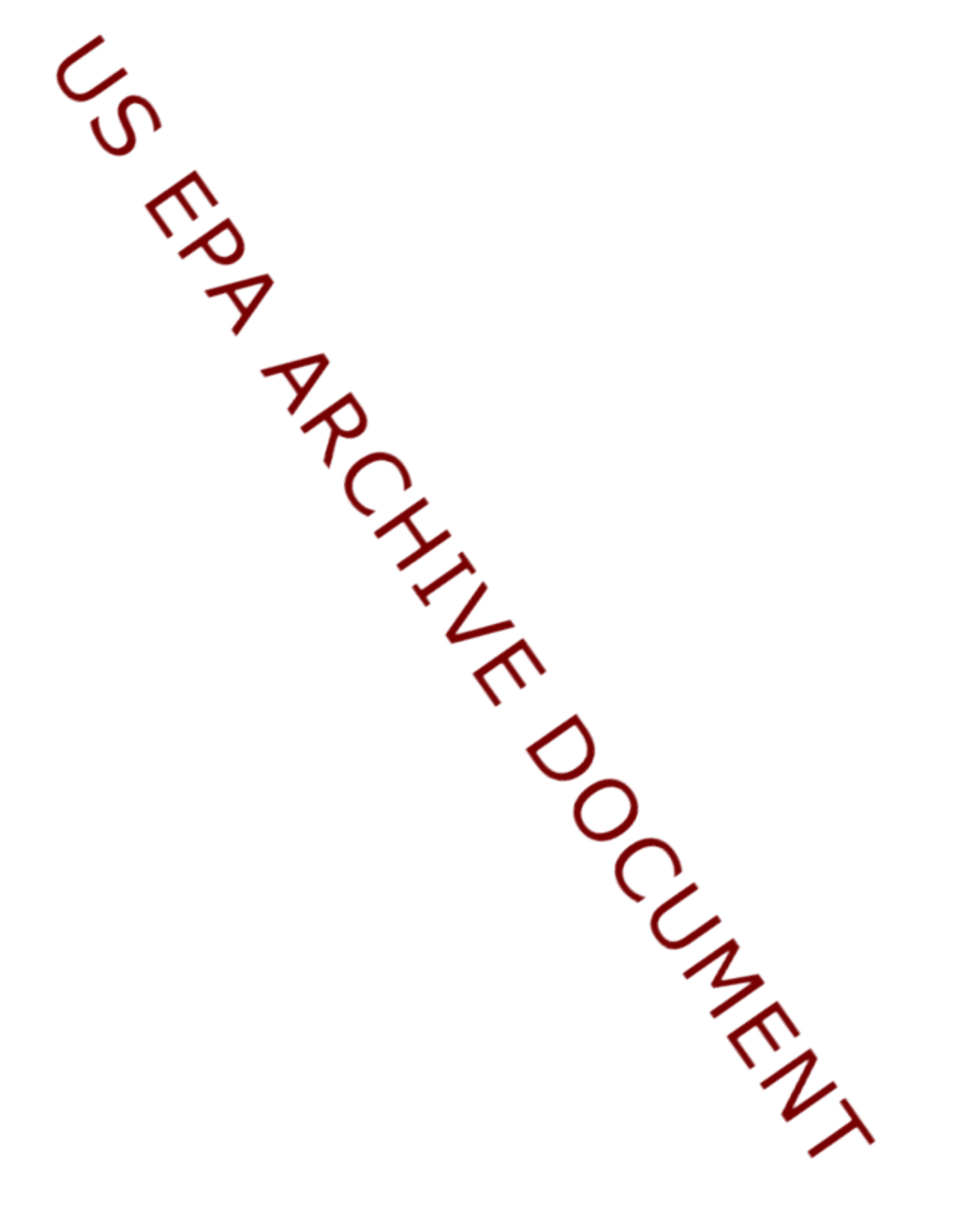## **THE ENVIRONMENTAL TECHNOLOGY VERIFICATION**







# **ETV Joint Verification Statement**

| <b>TECHNOLOGY TYPE: Arsenic Test Kit</b> |                                                 |             |                                           |
|------------------------------------------|-------------------------------------------------|-------------|-------------------------------------------|
| <b>APPLICATION:</b>                      | <b>ANALYSIS OF ARSENIC IN WATER</b>             |             |                                           |
| <b>TECHNOLOGY NAME: AS 75</b>            |                                                 |             |                                           |
| <b>COMPANY:</b>                          | <b>Peters Engineering</b>                       |             |                                           |
| <b>ADDRESS:</b>                          | <b>Steyregasse 78010 Graz</b><br><b>Austria</b> | <b>FAX:</b> | PHONE: 43(0)316 840792<br>43(0)316 840792 |
| <b>WEB SITE:</b>                         |                                                 |             |                                           |
| $E\text{-}{M}\text{A}IL:$                | peters.engineering@styria.com                   |             |                                           |

The U.S. Environmental Protection Agency (EPA) has created the Environmental Technology Verification (ETV) Program to facilitate the deployment of innovative or improved environmental technologies through performance verification and dissemination of information. The goal of the ETV Program is to further environmental protection by substantially accelerating the acceptance and use of improved and cost-effective technologies. ETV seeks to achieve this goal by providing high-quality, peer-reviewed data on technology performance to those involved in the design, distribution, financing, permitting, purchase, and use of environmental technologies.

ETV works in partnership with recognized standards and testing organizations; with stakeholder groups that consist of buyers, vendor organizations, and permitters; and with the full participation of individual technology developers. The program evaluates the performance of innovative technologies by developing test plans that are responsive to the needs of stakeholders, conducting field or laboratory tests (as appropriate), collecting and analyzing data, and preparing peer-reviewed reports. All evaluations are conducted in accordance with rigorous quality assurance (QA) protocols to ensure that data of known and adequate quality are generated and that the results are defensible.

The Advanced Monitoring Systems (AMS) Center, one of six technology areas under ETV, is operated by Battelle in cooperation with EPA's National Exposure Research Laboratory. The AMS Center has recently evaluated the performance of four portable analyzers for arsenic in water. This verification statement provides a summary of the test results for the Peters Engineering AS 75 arsenic test kit.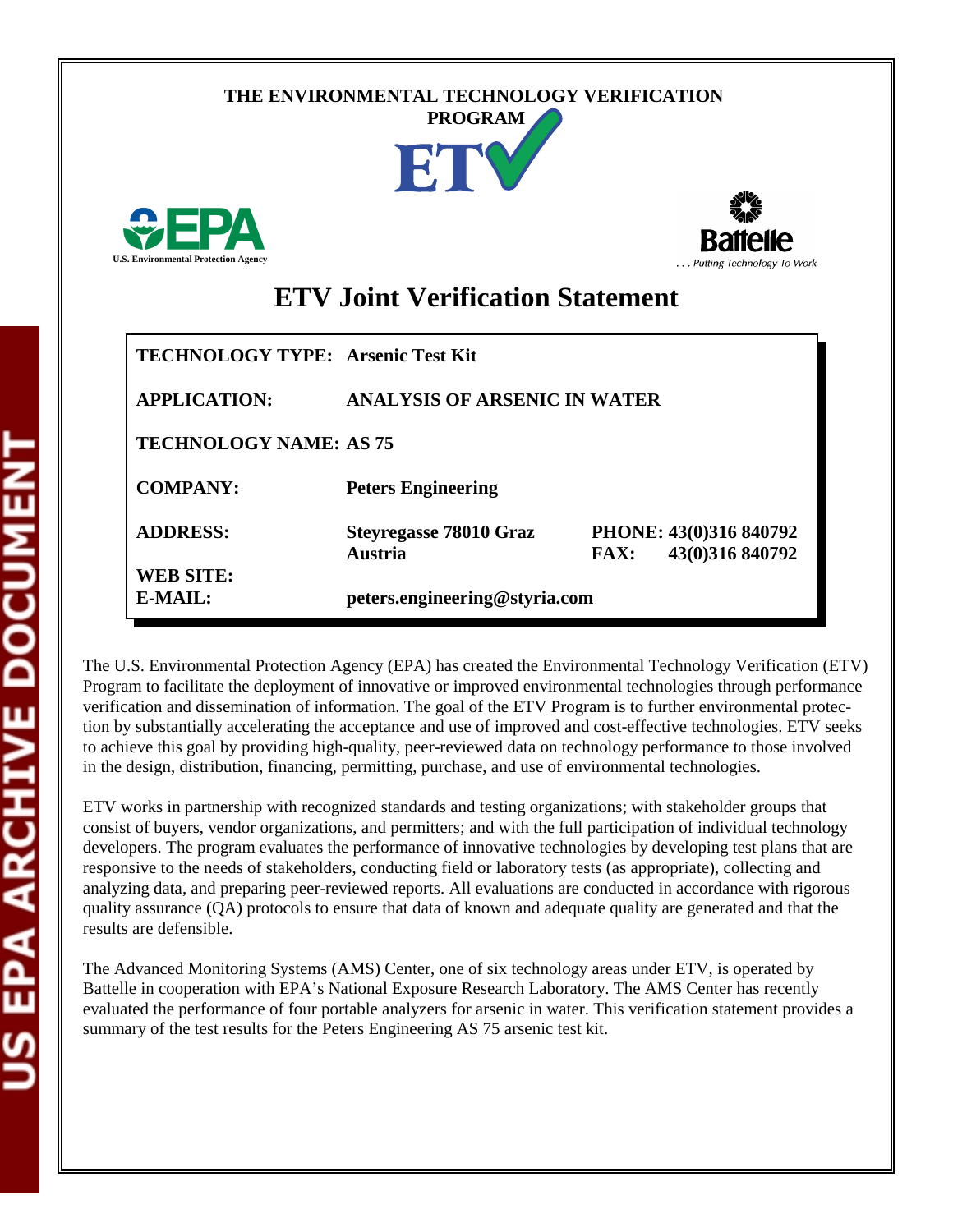### **VERIFICATION TEST DESCRIPTION**

The AS 75 test kit is an inexpensive, portable, rapid device designed for on-site analysis of arsenic in water. The AS 75 test kit was verified in terms of its performance on the following parameters: accuracy, precision, linearity, method detection limit (MDL), matrix interference effects, operator bias, and rate of false positives/false negatives. All preparation, calibration, and analyses were performed according to the manufacturer's recommended procedures. Results from the AS 75 test kit were compared to those from a reference method to quantitatively assess accuracy, linearity, and detection limit. Multiple aliquots of performance test samples and drinking water samples were analyzed to assess precision. Identical sets of samples were analyzed independently by two separate operators (a technical and a non-technical Battelle staff member) to test for operator bias. Matrix interference effects were assessed by challenging the test kit with performance test samples of known arsenic concentrations containing both low-level and high-level interferences. False positives and negatives were evaluated relative to the recently established 10 ppb maximum contaminant level for arsenic in drinking water. In addition to the analytical results, the time required for sample analysis and operator observations concerning the use of the test kit (e.g., frequency of calibration, ease of use, maintenance) were recorded.

Three types of samples were used in the verification test: quality control (QC) samples, performance test (PT) samples, and environmental water samples. The QC and PT samples were prepared from National Institute of Standards and Technology traceable purchased standards. The environmental water samples were collected from various drinking water and surface water sources. All samples were analyzed using the AS 75 test kits and by a laboratory reference method. Every tenth sample was analyzed twice by the reference method to document the reference method's precision.

QA oversight of verification testing was provided by Battelle. Battelle QA staff conducted a data quality audit of 10% of the test data, a performance evaluation audit, and a technical systems audit of the procedures used in this verification.

#### **TECHNOLOGY DESCRIPTION**

The AS 75 consists of the PeCo test kit, which measures the color change of a filter by visual comparison to a color chart, and an AS 75 tester, which measures the color change of the filter electronically. The AS 75 includes a 100-mL reaction bottle (Erlenmeyer flask), two filter holders (grey and blue), a 50-mL volumetric cylinder, a 10- and a 1-mL pipette, tweezers, gloves, two color charts, filters, cotton, and chemicals and reagents (in tablet form) for 20 tests. The AS 75 can be used for 50-, 10-, 5-, or 1-mL samples; in this test all samples were 50 mL. The AS 75 tester is a hand-held, battery-powered electronic device recommended for determining low concentrations of arsenic in the field. To measure arsenic with the test kit, the Erlenmeyer flask is filled with the sample. The filter is placed into the test filter holder, reagent tablets are dropped in the sample, and the filter holder is placed on the flask. The filter is exposed to arsine gas evolved from the sample solution, resulting in a color change in the filter. When the reaction is complete, the filter is compared visually with the color charts provided with the PeCo test kit, or read by the AS 75 tester, to determine the amount of arsenic in the sample. The PeCo test kit color chart shows discrete color spots corresponding to arsenic concentrations of 10, 20, 30, . . .100 parts per billion (ppb) for the grey filter holder and  $2.5, 5, 10, 20, \ldots$  60 ppb for the blue filter holder. In a few cases, the operators interpolated between PeCo color readings to estimate the arsenic concentration. The AS75 tester has a display resolution of 1 ppb and can provide arsenic readings below 10 ppb. The battery-operated AS 75 tester provides power for 260 hours under normal conditions, allowing for up to 1,200 measurements. The tester (with the nine-volt battery) weighs 160 g (5.6 oz), and its dimensions are 120 mm by 60 mm by 26 mm (4.7 in by 2.4 in by 1 in).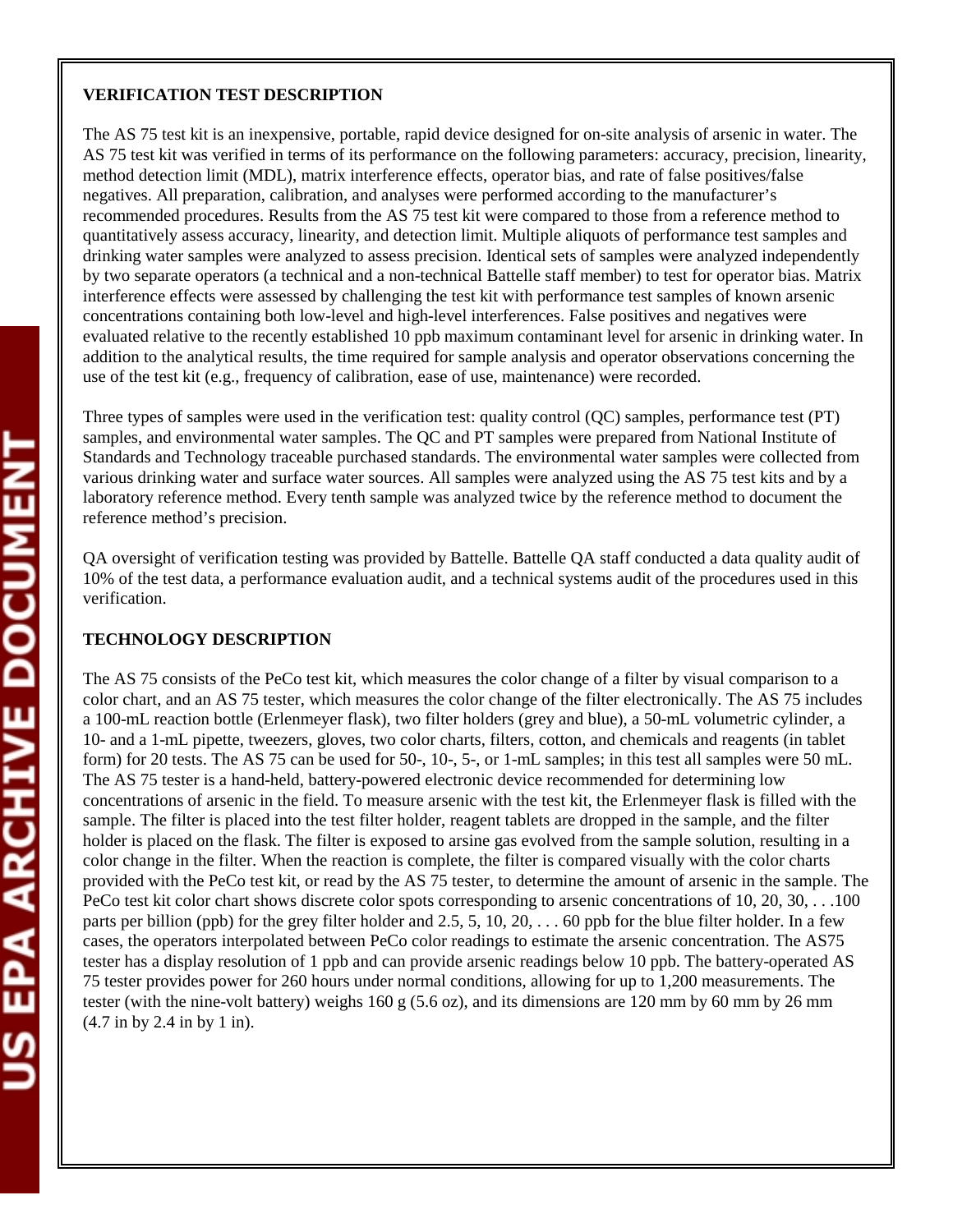#### **VERIFICATION OF PERFORMANCE**

The AS 75 arsenic test kit measures arsenic in water visually using the PeCo test kit, or electronically using the AS 75 tester. Both approaches were tested in this verification.

**Accuracy:** Considering results from both technical and non-technical operators, the PeCo test kit gave accuracy (in terms of bias relative to reference results) of 2 to 9%, 6 to 8%, and 2 to 17% for samples near 10 ppb arsenic in the PT, drinking water, and freshwater (FW) sample sets, respectively. At higher arsenic concentrations (23.5 to 92.6 ppb), the PeCo test kit gave biases of 1 to 113% and 21 to 77% for samples in the PT and drinking water sets, respectively. For the AS 75 tester, corresponding biases were 2 to 52%, 1 to 157%, and 6 to 33% for samples near 10 ppb in the PT, drinking water, and FW sets, respectively. At higher concentrations, the AS 75 tester showed biases of 6 to more than 310% and 8 to 50% for samples in the PT and drinking water sets, respectively.

An additional criterion for accuracy was the percentage of AS 75 results that were within 25% of the corresponding reference result or within a corresponding "less than" range. By this criterion, the qualitative accuracy of the PeCo test kit for the PT samples was 86% for the non-technical operator and 83% for the technical operator; for the drinking water samples it was 67% for the non-technical operator and 52% for the technical operator; and for the FW samples it was 96% for the non-technical operator and 92% for the technical operator. The qualitative accuracy of the AS 75 tester for the PT samples was 57% for the non-technical operator and 59% for the technical operator; for the drinking water samples it was 62% for the non-technical operator and 57% for the technical operator; and for the FW samples it was 75% for the non-technical and 88% for the technical operator.

**Precision:** With the PeCo test kit, the relative standard deviation (RSD) ranged from 0 to 40% for the nontechnical operator and 0 to 24% for the technical operator in replicate analyses of the PT samples. The corresponding RSD for the drinking water samples was 27 to 41% for the non-technical operator, and was 0% for the technical operator. With the AS 75 tester, the RSD ranged from 11 to 38% for the non-technical operator and 12 to more than 71% for the technical operator on the PT samples. The RSD for the drinking water samples was 10 to 39% for the non-technical operator and 10 to 89% for the technical operator.

**Linearity:** The linearity of response of the AS 75 relative to the reference results was assessed using the PT samples containing from 1 to 93 ppb arsenic. The linear regression with the PeCo test kit for the non-technical operator was ppb =  $0.99 \ (\pm 0.090)$  x (reference, ppb) + 2.41 ( $\pm 3.55$ ) ppb, with r = 0.977. With the PeCo test kit for the technical operator, it was ppb =  $0.80$  ( $\pm 0.069$ ) x (reference, ppb) +  $5.12$  ( $\pm 2.70$ ) ppb, with r = 0.979. The linear regression with the AS 75 tester for the non-technical operator was  $ppb = 1.27 (\pm 0.074)$  x (reference, ppb) + 2.25  $(\pm 2.93)$  ppb, with r = 0.990. With the AS 75 tester for the technical operator, it was ppb = 1.28  $(\pm 0.22)$  x (reference, ppb) + 5.70 ( $\pm$ 8.69) ppb, with r = 0.923.

**Method detection limit:** A total of seven replicate PT samples were analyzed at a concentration of 25 ppb. With the PeCo test kit, the results from both operators were somewhat erratic. The non-technical operator reported arsenic between 15 and 50 ppb, and the technical operator reported arsenic between 20 and 40 ppb. No MDL was calculated for the PeCo kit, since it is a semi-quantitative test kit. For the AS 75 tester, the calculated MDL for the non-technical operator was 32.7 ppb, and for the technical operator was 28 ppb.

**Matrix interference effects:** The AS 75 results did not show a significant effect of sample matrices containing low or high levels of sodium chloride, iron, sulfate, or acidity using either the PeCo test kit or the AS 75 tester.

**Operator bias:** Operator technical training level had no major effect on the AS 75 results, with either the PeCo kit or the AS75 tester.

**Rate of false positives/false negatives:** The rates of false positives and false negatives of the AS 75 were assessed relative to the reference method using 10 ppb of arsenic as the decision level. The rate of false positives for the PeCo test kit was 0% for the non-technical and 3% for the technical operators. For the AS 75 tester, the false positive rate was 2% for the non-technical operator and 13% for the technical operator relative to the 10-ppb